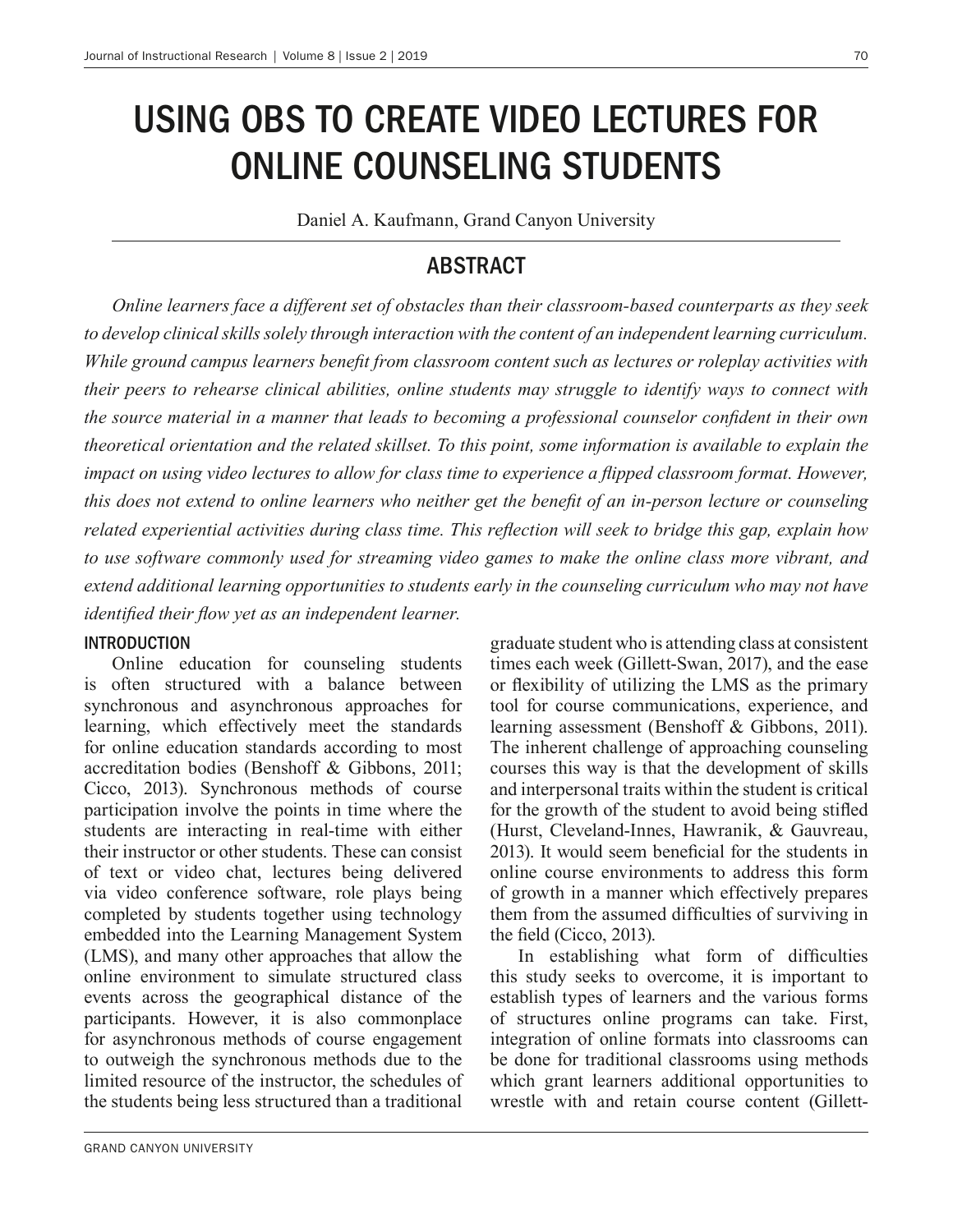Swan, 2017). These can be referred to as "internal learners," since the course content is being delivered in a location that they attend and sit within on a consistent basis. Next, students can participate in the program entirely online. There is no classroom they experience, and all reading of content and attempted informational retention becomes their individual task to complete in isolation from a traditional classroom environment. These can be referred to as "external learners." This concept became clearer to me immediately after completing a course as the instructor in a traditional campus classroom that I had already taught for years in the online format for the same university. The research question that prompted this paper became, "How do I give my external learners the same richness of information and the experience of learning from me as a counselor educator as my traditional students just received?" In reviewing this question, it became clear the topics of conversation with the internal students was often more focused on different topics than those of the external learners. Internal learners were more prone to explore the further development of that connection with me as their instructor to more fully understand the content being delivered to them. By contrast, the external learners' dialogue was much more likely to revolve around the number of points being awarded in my evaluation of their work. This often led to a higher focus on the interpretation of course deadlines rather than more beneficial elements of student learning such as course philosophy, skill development, or application of counseling work in real life scenarios.

Building off this observation, the consistent positive qualities of the faculty-student interactions with internal learners was viewed in stark contrast to the complexities of providing feedback to the external learners. While research on online learning does indicate some insights into the role of human development and negative self-evaluations for students receiving negative feedback (or even gatekeeping efforts) from their course instructor (Stroud, Olguin, & Marley, 2016), these differences felt to me more related to the experienced delivery of content as a means of structuring the view of the student related to themselves connected to the task of learning the profession of counseling. In the context of counseling and psychology, the

"grading as a teaching moment" structure of online feedback delivery began hurting the relationship between me and my external learners in a way similar to the selection of surrogate object amongst the monkeys in the Harlow experiments of the 1950's (Vicedo, 2009). Essentially, experiencing a positive state is more valuable to a living organism than uncomfortably having a basic need met. The goal for my external learners became to record my lectures in an effort to deliver new teaching moments for them into the asynchronous structures of the course and enhance the perception of me as an educator beyond my reductionist role of merely being the member of the course authorized to submit grades.

#### *Using OBS as a Lecture Creating Software*

The solution this paper will discuss was to use Open Broadcaster Software (OBS) as a means of recording my lectures in the same way video games get streamed on websites such as Twitch or Mixer. However, those game streaming sites would be considered synchronous, as the gamer is streaming their gameplay to their audience in real-time, and all interactions continue accordingly until the conclusion of the broadcast. Knowing this would likely not work due to the unknown quality of my external learners' readiness to attend such a lecture event as a stream, I knew it would be more effective to create a resource which could be utilized by my students asynchronously, the same as most other resources in the structure of my university's LMS. Additionally, we do not live in a world where educators of higher learning institutions normally stream lectures as an entertainment medium, so such websites are not normally explored by people for this form of content.

#### *Downloading and Understanding the Software*

The first step is to download the Open Broadcaster Software program (https://obsproject. com/). This is a free program developed for people to be able to stream content onto Internet webpages such as Twitch or YouTube without investing quantities of money into their online project. Upon opening the program and setting it up for either streaming (complex set-up) or recording-only (simple setup), the view in Figure 1 is reflected on your computer screen. The initial goal once the program is open is to familiarize yourself with the basic setup of how this program becomes an online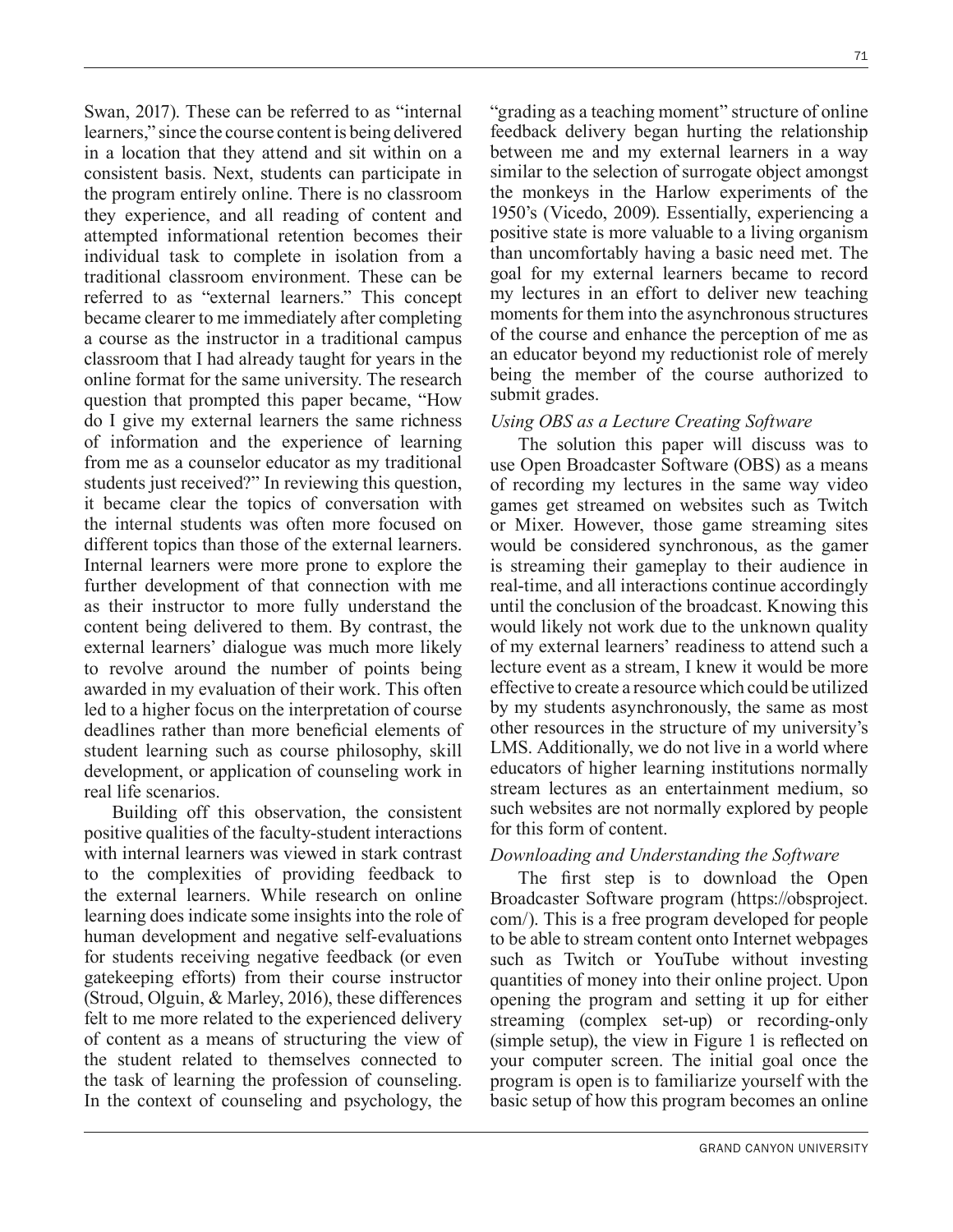lecture environment. As noted in Figure 1, there are three sections of the program that are important to understand in order to capitalize on the purpose of this paper:

- The Presentation Window
- The Scenes List
- The Sources List

Once you can identify all three sections on the control panel, you will be able to move on to the next steps in organizing the display for your online lecture video.

The next phase of the OBS lecture setup involves using each of the three panels you identified in step 1. The Scenes List allows for the creation of different backgrounds that can be alternated between by selecting them from the list. For the purpose of this article, only the creation of one scene is necessary. The Presentation Window is like an interactive PowerPoint slide, which you will set up for use as the video display. This rectangle space will display every item in the scene, which is

entered to the Sources List. The Sources List is a place where each element, image, text display, and image from the webcam will be displayed in the location it is set at by the course instructor. This is the most time-consuming element of programming in your lecture space into OBS, but it also provides a depth of creative opportunity depending on the vision of the presenter to create the visual experience of the lecture.

To begin working with the Sources List, it is important to understand how the items displayed under the + sign are used to create the lecture space. Upon selecting the plus sign to add an item to your display screen, you will see a list of options. The main items you will need to complete this lecture task are the following:

- Image
- Video Capture Device
- Display Capture
- Text  $(GDI+)$



*Figure 1. Starting Screen for Open Broadcaster Software*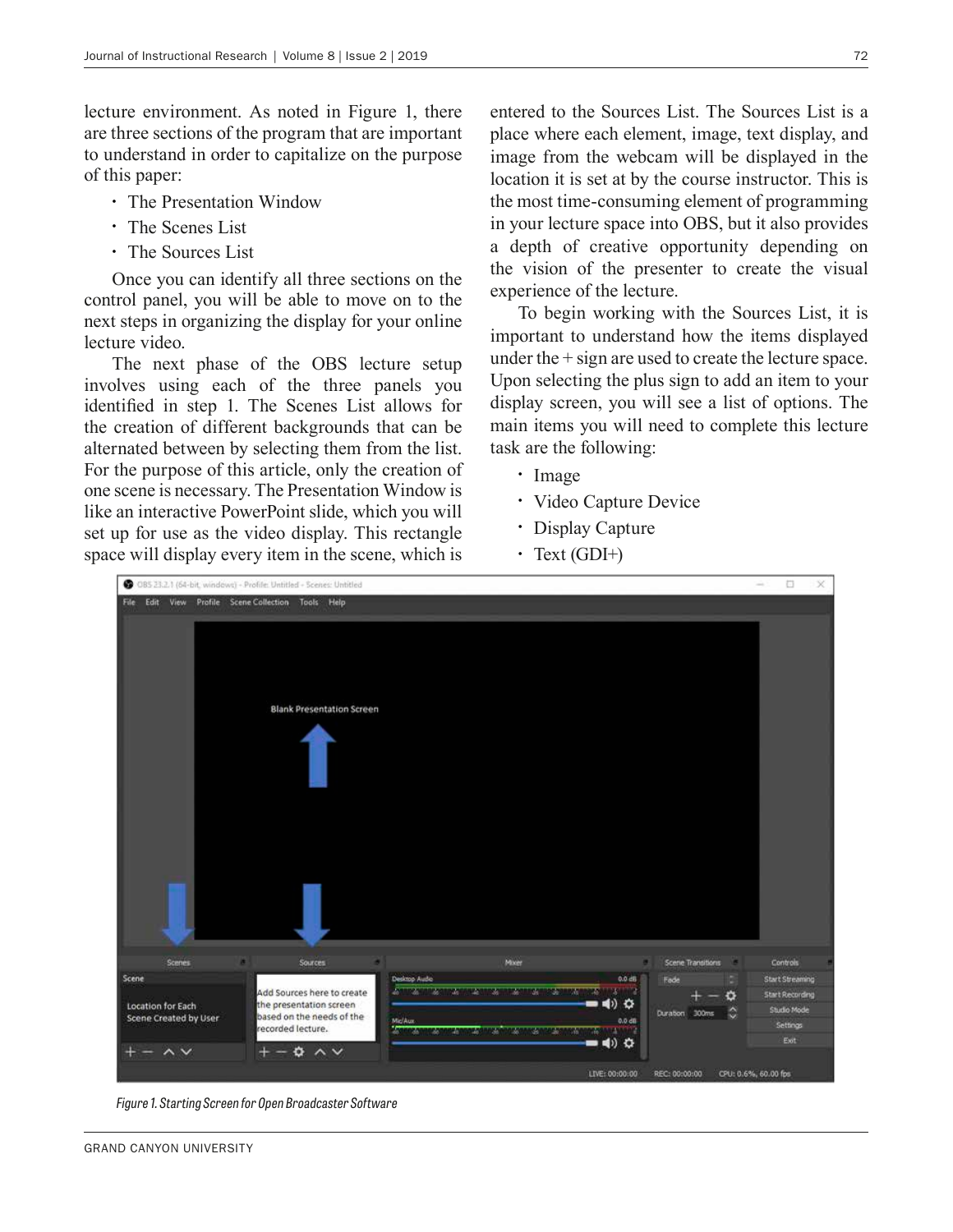The first thing I select is the Image item. Once selected, an additional box will ask you to name the object for your Sources list. Next, a prompt will ask you to select an image file from your computer to place in the display environment. For lecture purposes, I use an image that is wallpaper sized and displays my university logo in the upper left. This leaves me appropriate space to add other items to the source list and place them in a way that allows me to display what is needed to support the lecture video.

The second item needed is the webcam source. After selecting the "add source" button, choose "Video Capture Device." OBS will ask you to select your webcam device and will then allow you to move and slide the size of this video box to a location on the display environment that fits your vision for the lecture video. I choose to put this off to the side, so the focus is still on the PowerPoint slides. These will be added in the next step.

To add the PowerPoint to the display environment, add Display Capture to the Sources list. It should be noted that this project does require there to be a dual-screen setup for the PC for the easiest process. This allows for the OBS program to run on the main screen, and the PowerPoint can be presented using the second monitor while being streamed onto the display area of the first monitor. Once the PowerPoint monitor is added to the Sources List, again slide and adjust the window to the desired space in the presentation environment. Once this has been added, everything else comes down to personal preference and creating the desired appearance to your presenter screen.

One valuable addition that can help create the intended appearance for the lecture video is to understand the use of image files to create borders for source items and remembering to utilize the Text (GDI+) item type to add information to the display. To add borders, I recommend searching for "streaming borders" on the Internet and focusing on finding files with a checkered background that can save as a PNG image file (.png). The checkerpattern indicates it should be transparent when you use the image in OBS. For the image in Figure 2, silver borders are used for the "Required Reading" box and for the PowerPoint presentation, while a "Presenter Border" is placed around the webcam box. These are selected to go well with the purple background and other visual elements present on the screen. Other borders are available (even for free) across the Internet with proper searching. This section relies on the lecturer having a vision for what they would like the video to look like as a finished product for their online class.

There are other items visible in Figure 2 that can be briefly explained for use in this article as well. The "Required Reading" and "Inspirational Quote" items are included to utilize the screen real estate in ways which can still be useful for the student. The text is generated by hitting to add a source, selecting Text (GDI+), and then typing the intended message and selecting the font and other text options. Once "OK" has been selected, the text can be dragged to the proper location on the presenter screen. A silver border is placed here, along with a black background image and an image of the textbook. These are saved on the PC as separate image files and added to the screen using the Sources List. The inspirational quote depicted is created using the same text option and a black background image dragged into a rectangular shape, and then having the opacity of the square altered to make it more transparent as a background for the quote under the lecture portion of the screen.

One final tip involves changing the dimensions of the square objects on the screen. When dragging the sides and corners by their red dots, holding down the "shift" key allows for the side being moved to change the ratio of that edge to the rest of the shape. This is important when setting up objects together to make sure they end in proper alignment with each other.

Once the screen is set, the faculty member will hit "Start Recording" and deliver the lecture. Once completed, simply click the "Stop Recording" button, and the default location for the video file will be found in the "Videos" folder located in "File Explorer" (using Windows 10). With the video file saved to the PC, the file can then be uploaded to a website such as YouTube. If the video settings are set to "Public," then everyone who finds your page will be able to view it. Setting this option to "Unlisted" instead allows only those people who have the link to view the video, but general Internet searching will not show this video to others. This allows the course instructor to control access to the videos so they are watched at the intended times during the course and only by people who should have access to them.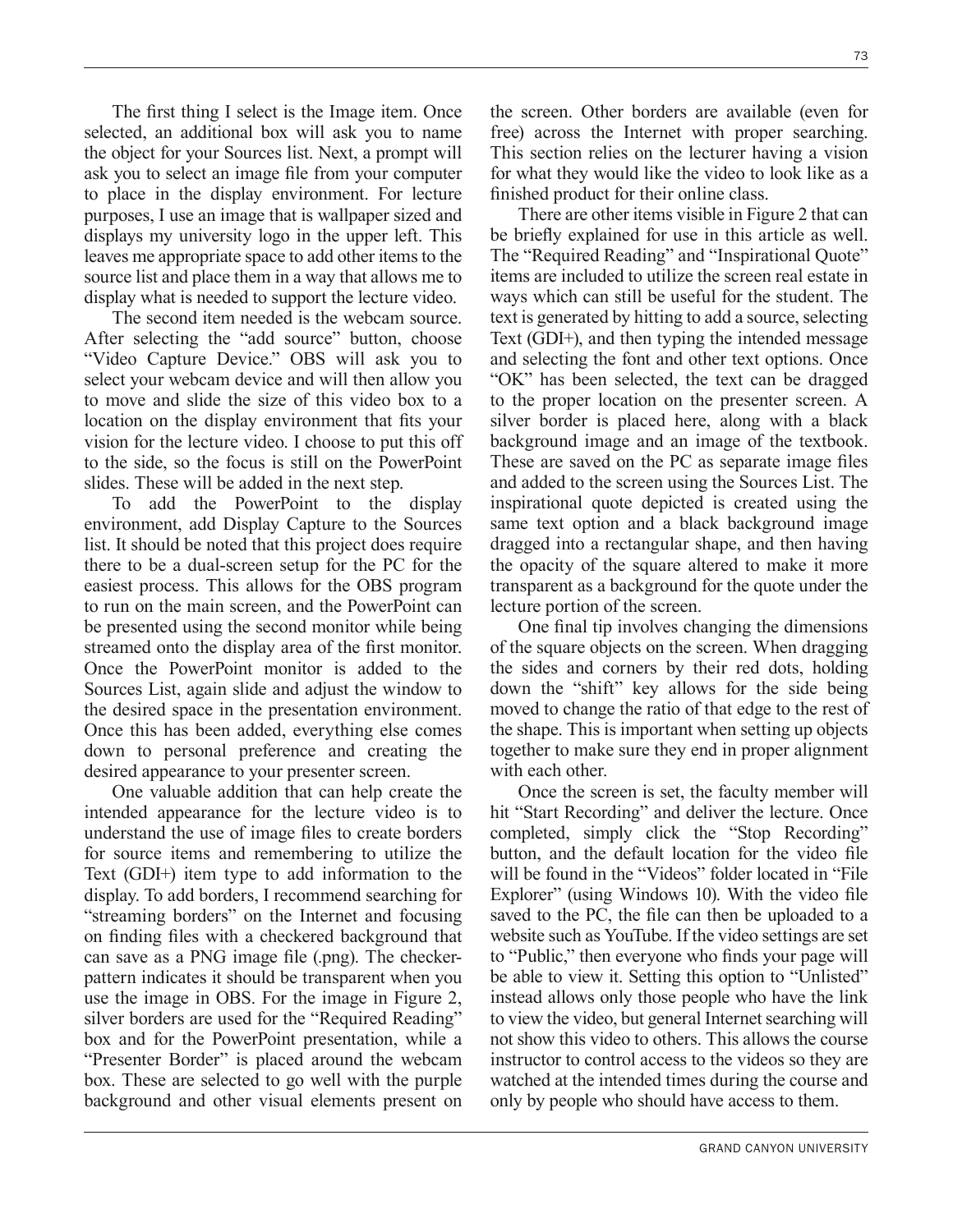

*Figure 2.Example of an OBS Setup for Online Lectures*

#### *Improvements to the Online Learning Process*

Through utilizing OBS to create a lecture resource for external learners, an important element of classroom learning is added to the online environment. While the curriculum for both in-person and online formats is meant to balance the opportunities for didactic and experiential learning opportunities (Benshoff & Gibbons, 2011), online may skew more easily into the isolated/selfdirected learning style. Allowing for the presence of faculty lectures in an online classroom adds a necessary element of collaborative learning back into the counseling course experience. While this approach opens up the opportunity to establish a flipped classroom model for in-person classrooms (Long, Logan, & Waugh, 2016), the video lectures open a dialogue between students and faculty to overcome misconceptions the student may have or confusion related to the course content.

The structure of faculty goals in the counseling program in which the author of this article teaches, focuses on a few critical tasks to guide the online learners through their goals. This list includes daily forum interaction, responding to typed and recorded questions from students, and providing assignment feedback. This list is shorter than the list of a traditional faculty, which has all the same tasks, but includes planning course time, creating lectures, and several other tasks. While this article focuses on the online instructor taking on

a parallel process of these campus tasked, it seems reasonable to consider these tasks as equally (if not more) critical to the learning process of a selfdirected learner (Hurst et al., 2013) who is learning sans weekly verbal or collaborative faculty interaction. Consider the following examples of potential student questions from a counseling theories course:

*"I am having difficulty understanding this course. It seems like every theory is based on outdated ideas, and I am not relating to the material or the logic of the founding theorists. Would it be okay if I just focus on how to help clients in the next assignment in general rather than trying to use the theories from this week?"*

In this example, the student is attempting to understand the theory of counseling but is struggling to embrace the theory in a way which feels usable to them. If the faculty member has prepared an online lecture where they are able to explore the required text while also providing examples from past cases and taking strides to attempt a transformation of the information to feel tangible to the early-developing counseling identity of beginning counseling students, the following example message could just as easily have been presented in the faculty message forum: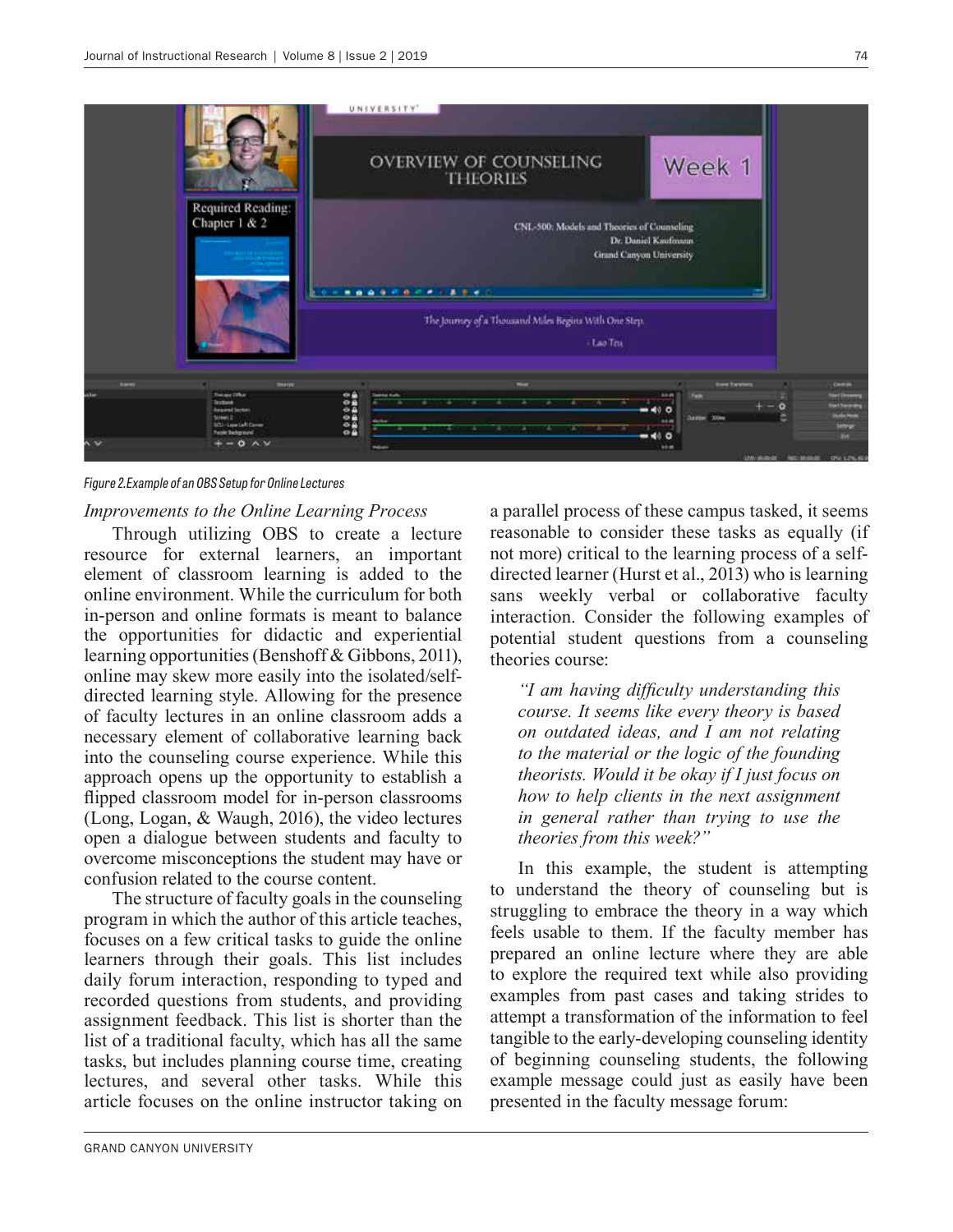*"The lecture video was very helpful and informative. When I was doing the reading this week, I was not sure I was interested in learning further about this theory. However, you explained some of the ideas I basically skipped over in a way that really clicked for me. I see a lot of value in those ideas now, and I wanted to say thank you for spending your time to make this class an awesome learning experience. I have not had a class use the opportunity to lecture this way so far in the program."*

Having these resources available also benefits students of all types in the sense that videos can be paused and re-watched, allowing for better note taking and reviewing of concepts the student found critical to their understanding of the topic. Both traditional and online students have commented this resource being available is a new experience that has completely changed how they learn in my course compared to others previously experienced. These transformations to course dialogue represent a notable shift in the collaborative opportunity for both the faculty and student in the setting of an online course. For this reason, it is hoped that software such as OBS can be creatively interacted with by online educators to begin transforming the medium beyond the usual limitations of teaching students in this way.

#### *Areas for Growth*

As more programs of higher learning embrace the online model, strengths and limitations to this medium of teaching are sure to be researched (Cicco, 2012; Hurst et al., 2013). One area for growth in relation to counselor education is to ensure the presence of experiential learning and collaboration between students with other students and their faculty members. The development of counseling skills is integral to numerous phases of counselor learning (Kaufmann, 2019; Ronnestad & Skovholt, 2003). Ensuring that all programs, online and traditional, take adequate time to address creatively the need for communication skill-building and sharing of constructivist opportunities toward learning (Merlin, 2016) is important at this phase in the transition of education. Based on the discussion of the article, counseling programs benefit from ensuring all faculty are provided support for, encouraged to, and potentially required to interact

at a higher level than the basic online course with their students. This aids the students in overcoming the hurdles of lacking a philosophical connection at the onset with new conceptual materials, as they are then being presented the course content by a veteran of the field who is assumed to have a passion for the subject they are presenting to their external learners. One final step would be to research beyond the subject of this article, which focuses on using a program external to the online Learning Management Systems. In this line of thinking, it would seem beneficial to seek out software that can be integrated directly into the system.

#### **CONCLUSION**

It is possible for online faculty to address the inherent obstacles online learners face to facilitate learning via lecture if desired. While ground campus learners simply attend their classroom content in person, online students are expected to learn via independent learning, and in some cases their own trial and error. To this point, some information is available to explain the impact on using video lectures to allow for class time to experience a flipped classroom format. By using software creatively, the format of student-to-faculty interaction can still lead to collaborative learning opportunities. Through articles such as these, it is becoming apparent that Web 2.0 tools can improve class experiences and course outcomes. All it takes is the desire from both student and faculty to create the learning environment they desire, and to approach this preference with the creativity to reject limitations and find a way to make the education experience look as close as possible to what their ideal approach would encompass.